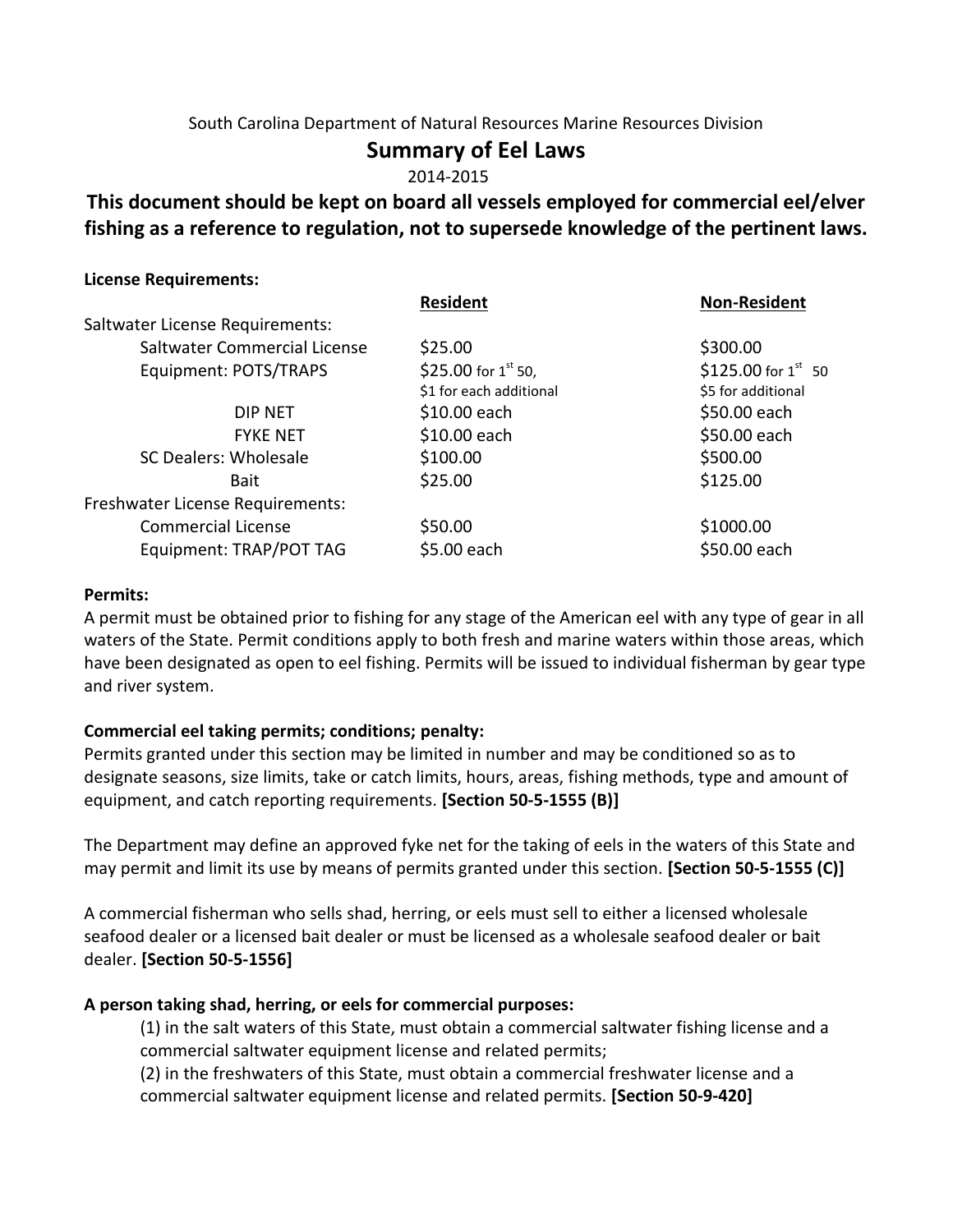### **A person taking shad, herring, or eels for recreation:**

(1) in the saltwaters of this State must have a recreational saltwater fishing license; if using a gill net or eel pot, must have an annual recreational saltwater license and a saltwater commercial equipment license and related permits;

(2) in the freshwaters of this State must have a recreational freshwater fishing license; if using a gill net or eel pot, must have an annual recreational freshwater fishing license and a saltwater commercial equipment license and related permits. **[Section 50-9-545]** 

It is unlawful for a recreational fisherman to take more than fifty eels per day. Each eel must be at least six inches in length. **[Section 50-13-645]**

## **All permits must be obtained through the Permitting Office at the Office of Fisheries Management at 217 Fort Johnson Road, Charleston, SC 29412.**

# **Eel Harvest Reporting**

**1) All commercial and recreational fishermen harvesting eel must submit trip report forms to the Marine Resources Division's Fisheries Statistics Program, P.O. Box 12559, Charleston, SC 29422-2559 on a MONTHLY basis for all trips taken during the month.** 

**2) Reports must be received by the 10th of the following month regardless of whether or not fish were caught. If you DID NOT FISH during a month, a single form must be submitted indicating you DID NOT FISH FOR MONTH (month). If reports are not received by the 10th, you will forfeit your right to participate in the fishery.**

**3) Reports should be complete and accurate. This data will be utilized by the Department to manage the eel fishery, therefore your cooperation is not only required, but greatly appreciated.** 

**4) Eel harvest report forms can be mailed to license holders. Contact Angel Brown at 843-953-9311 or brownac@dnr.sc.gov for report forms.**